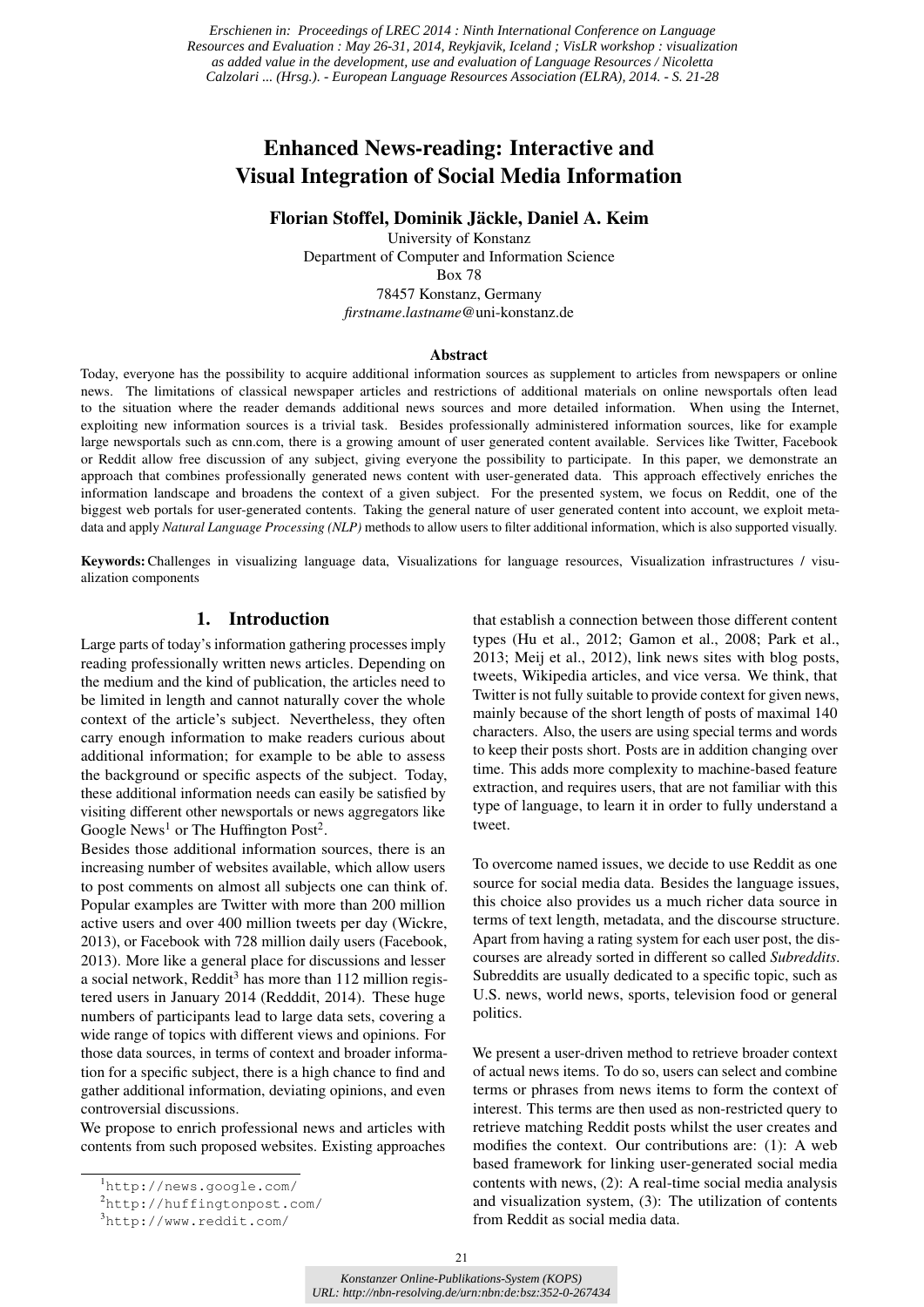#### 2. Related Work

In the field of social media analysis already exists a huge amount of related research. Because of the vast amount and different types of data, the wide topic range, and a possibly large number of different users who generate data, social media data analysis is also a field with many research disciplines. It ranges from text analysis, development and application of graph algorithms up to text or metadata based visualization. Following, we focus on two fields, which are the most relevant to us. Namely, the classification of social media text, and the visualization of social media data. Besides this social media data oriented literature, we introduce relevant work in the field of linking different sources and data types.

Classification of Social Media Contents. An early work of Pang et al. (Pang et al., 2002) deals with the challenges of analyzing online contents. The authors classify sentiment for online contents using different machine learning techniques. These techniques are evaluated against the simpler method of topic-wise categorization. In (Kim and Hovy, 2004; Pak and Paroubek, 2010) the authors present techniques to automatically create a sentiment classifier based on human labeled test data and posts from the microblog plattform Twitter. A different goal is pursued by Yang et al. (Yang et al., 2007). In this approach, the authors perform emotion classification with the help of support vector machines and conditional random fields on blog data. The authors found out, that the last sentence describes a posts emotion best.

All these techniques concentrate on the classification of documents from online or social media sites using state-of-theart machine learning techniques. A simpler approach is the usage of affective word lists as presented by Nielsen (2011). The author also elaborates on the differences between results which use his word list and an elaborated machine learning techniques from Thelwall et al. (2010). Surprisingly, the word list performs almost on par with machine learning techniques. An extensive report on state-of-the art technologies can be found in (Pang and Lee, 2008).

Since we want to build an interactive system that incorporates the classification of social media data, we decided to use the text classification presented by Nielsen (2011).

Visualization and Social Media Data. Hao et al. present a combination of sentiment analysis and social media contents in a streaming environment (Hao et al., 2011). The authors apply topic-based sentiment analysis to streaming data, which is used to generate two kinds of Twitter microblog visualization: a so called *Sentiment Calendar* and a *Sentiment Geo Map*. These two visualizations display data with temporal or geographical context.

A compact visualization of opinion analysis outcomes of user-contributed text data is presented by Oelke et al. (Oelke et al., 2009). To do so, the authors create a pipeline to extract application specific features, which are visualized compact to be able to provide reports out of the generated data. The combination of different techniques for sentiment analysis and the visualization of their outcome is the subject of Gamon et al. (Gamon et al., 2005). Starting with an application-dependent taxonomy, the authors describe the combination of classification, clustering, and a Tree

Map visualization as part of an interactive system. Similar analysis goals are pursued in (Abbasi and Chen, 2007), where a system, capable of analysis of user-generated text data from different online sources, is shown. Having defined different features on three levels, namely style, topic and sentiment, the visualization is generated on text level and plotted into the document background.

Besides visualizing text features extracted from social media data, it is also possible to create visualizations for non-textual features. Smith et al. (Smith et al., 2009) present a system which visualizes the user base of a social media network with graph layouts and algorithms from graph research.

In excerpt from relevant literature, it becomes clear, that the actual visualization is application-dependent. If the task is to provide detailed insights into extracted features, a detailed visualization like the Ink Blots (Abbasi and Chen, 2007) is appropiate. Since we are aiming at overview or report style visualization, our approach is more like the work presented by Oelke et al. (Oelke et al., 2009). A high level overview of visual analysis of social media data can be found in (Schreck and Keim, 2013).

Linking News and Social Media. An investigation whether there exists a link between social media, in this case Twitter, and real world news is presented by Hu et al. (2012). The authors come to the conclusion that this is the case, and there can be even different types of users with respect to news spreading for the observed case. A tailored technique for merging political news with blog posts is proposed by Gamon et al. (2008). This technique can be described as supervised, as some domain knowledge is incorporated before linking takes place. Park et al. show a case study for political elections, where a link between real world news and Twitter messages is used in order to explore social media data regarding elections (Park et al., 2013). To link tweets and Wikipedia articles is the goal of the work of Meij et al. (2012). The authors extract concepts and different text and metadata features, and use a machine learning approach to establish a link between those different data sources. In (Tsagkias et al., 2011), the authors introduce a methodology to link news contents with social media contents in general, which also serves as the foundation for our work.

#### 3. System and Process Pipeline

Today's news websites provide a huge amount of news articles and data, but they do not focus on the user's information needs. This can result in long lasting news browsing sessions to get additional insights or new information in general, which may also lead to sites outside the starting news source. In contrast, we present a user-centered system providing a link between social media data and a user-defined context generated from news articles. In this chapter, we motivate the approach and describe our process which is modeled along a pipeline.

Data Science and Visualization have already been brought to the web and are therefore widely spread. The creators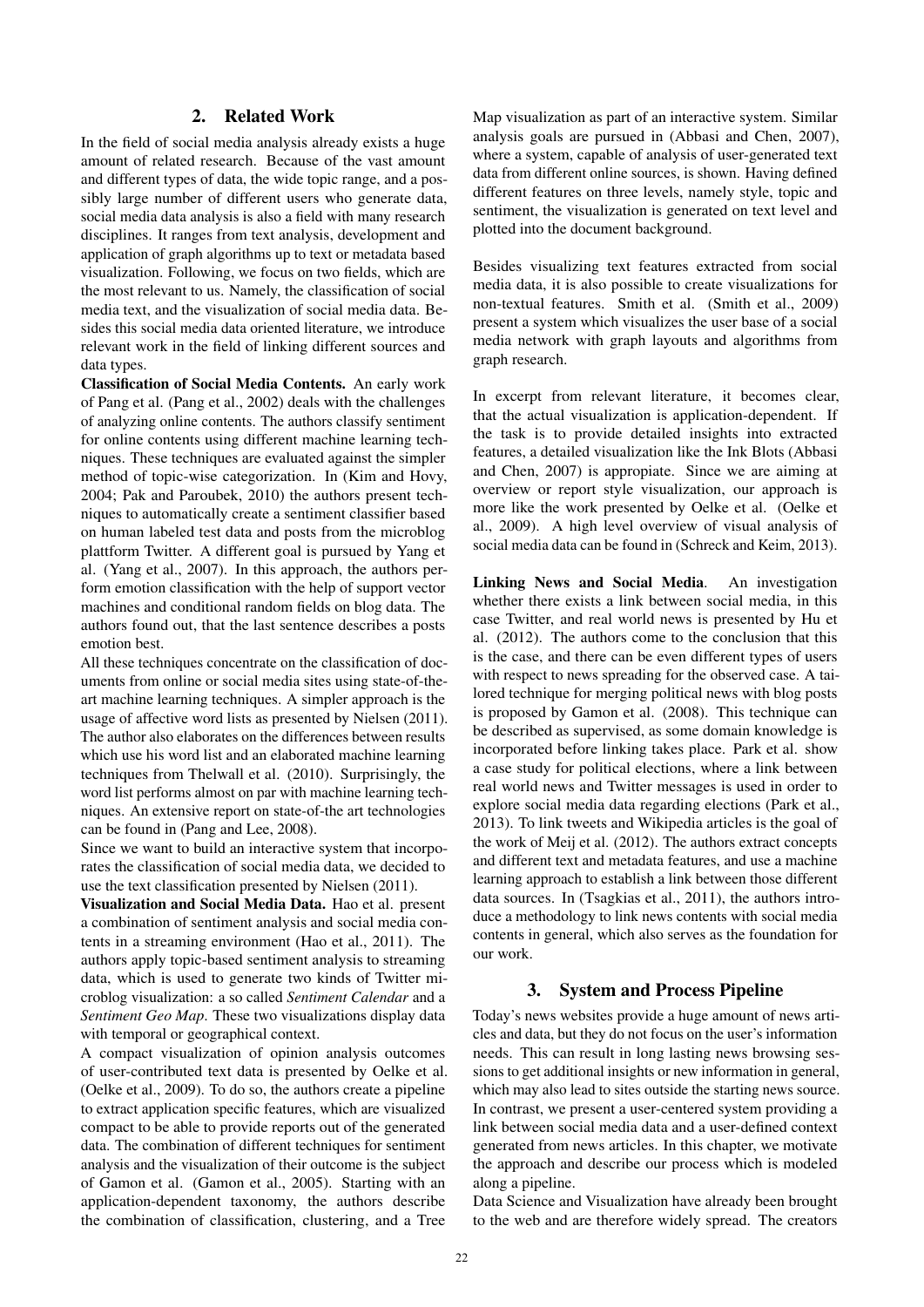

Figure 1: Five step pipeline. (1) The user reads different sets of news articles, possibly from different sources. To (2) create a context, the user either uses the integrated search functionality or manually selects words or phrases with the mouse. (3) Based on the selection, social media data providers are linked to right into the system. (4) Once these resources have been queried, we apply text analysis to extract scores from the retrieved data. (5) The retrieved data is visualized with a compact glyph, and some additional information is shown. After (5), the user can decide to go back to news reading, or to create links to other social media data providers.

and innovators in that field enjoy great reputation for their work, but today's web-based data visualizations are either static or contain interaction techniques that do not suit the user-driven, visualization supported analysis which is called Visual Analytics. This is a challenge for our framework, both, for the visualization and the text processing side. The web-, and as a consequence also the browser-based implementation of the framework has been chosen, because it opens possibilities of portability and accessibility not possible with locally running, native programs. There is also the advantage of being able to deploy the analysis infrastructure at a central location outside of the actual web interface, which makes it easy to get the system running on a smart phone or tablet device.

#### 3.1. Process Pipeline

The framework follows the process pipeline shown in Figure 1, which defines the user interaction and the linking of a user-generated context with social media data sources. In the beginning, the user selects relevant news sources which are merged and displayed together (1). In order to create a context describing further information needs of the user, parts of the displayed news can be selected with the mouse (2). Besides that, a free text input is also available. In the next part of the pipeline, the link between the user-generated context and social media data providers is established (3). To do so, a provider specific query is generated and executed. After the query results have been retrieved, the data is analyzed and different scores are computed for each of the returned pieces of data (4). In order to provide a responsive interface, these analysis steps have to meet strict processing time and resource requirements. The extracted scores are visualized as glyph besides a compact display of the retrieved data (5). At this stage of the pipeline, there are two possibilities to continue. The first is to examine the

retrieved data, which refers back to (1). To enhance this task, various filters, orderings and an adjustable scoring are available. Another possibility is to introduce a link between different social media data providers to broaden the retrieved results. Currently, this possibility is part of our pipeline, but not implemented in the framework.

#### 3.2. Integration of Multiple Data Sources

There are two stages in the pipeline (Figure 1), which rely on the combination of multiple data sources. The first one happens in (1), where the content of user-defined news sources is merged in one display (Figure 2, (2)). The second part, where multiple data sources are integrated, is indicated by the feedback from (5) to (3), the shaded arrow in Figure 1. This is, where the linking from one external data source, i.e. not a news source, to another external social media source should take place. The combination of data sources requires the ability to extract and retrieve the same information and metadata, like title, text, date, tags and more. This is one of the biggest challenges, since those information extractors are specific to the each of the data providers. Most of them use similar techniques for retrieving the data (JSON-RPC, SOAP, or REST), but the returned data format can differ heavily.

#### 3.3. User-Driven Knowledge Discovery

Users play a crucial role in all kinds of Visual Analytics applications. Therefore, it is worth to explicitly mention the steps of the pipeline in Figure 1 involving the user again. The user has to define the news feeds which should be presented (1). Additionally, a context to use for linking social media data sources has to be defined manually (2). The visualization had to be interpreted (5), and there is the optional filtering and ordering, which is completely user-driven  $(5) \rightarrow (1)$ ,  $(5) \rightarrow (3)$ . By involving the user at those crucial steps of the pipeline, it is ensured that the results are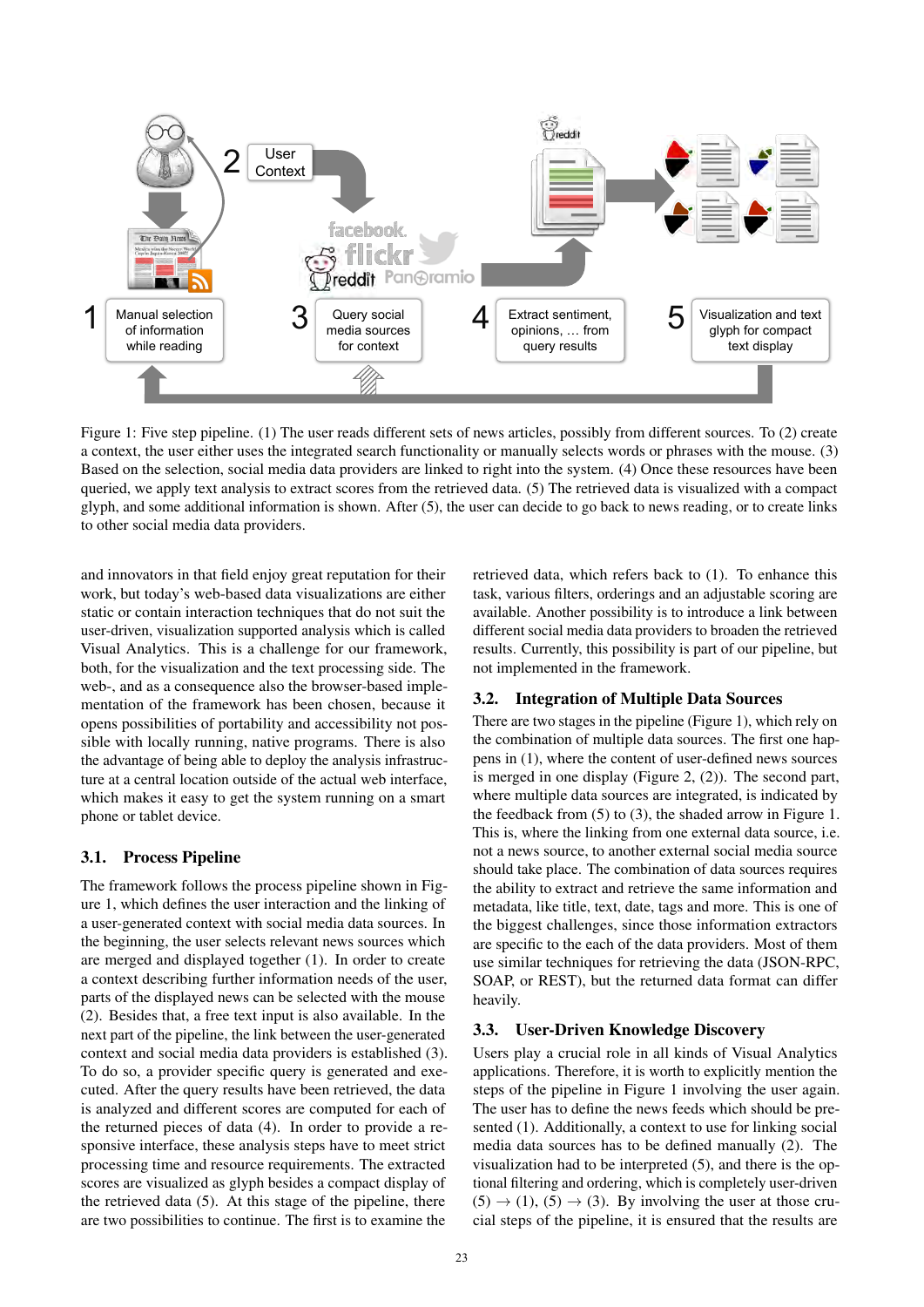

Figure 2: Our system consists of three main parts, placed next to each other from left to right. (1) System interactions: (1.1) Search for relevant terms within all displayed news articles, (1.2) manage tags used to create the context the user is interested in, and (1.3) allows further customization of the display in (3), for example the ordering or apply in-place filters. (2) The news data is presented in descending order over time. It changes automatically when the news sources are changed by the user. (3) Following the user's context, data from social media providers are presented. These can also be sorted by the user either  $(3.1)$  by time or  $(1.3)$  with the help of various ranking and filters.

tailored to the user's interests, and not by parameters from algorithms which are hard to understand.

#### 3.4. System Design

Figure 2 gives an overview of the system implementing the pipeline. It is built out of three main elements: a sidebar offering various interaction and configuration possibilities (1), the news article display (2), and the augmented social media display (3). When the application is started, the user can adjust the active sources in (1.3), which are then merged in the combined news display (2). This list can be browsed through and used to build the context by selecting words or phrases with the mouse, which is displayed in (1.2). Additionally, there is a full text search feature available, which interactively filters the displayed news items (1.1). Every time the context is changed, the link to the social media data sources, currently only Reddit, is established and the results are retrieved asynchronously and displayed in (3), augmented with the glyph. The display can be adjusted by the user in terms of the order, and some in place filtering can be applied (1.3).

#### 3.5. Text Analysis and Scores

To be able to judge whether a returned post is worth reading or of general interest, a text analysis is performed. The analysis has to meet strict resource and runtime limits. Otherwise, the system would slow down the process of knowledge discovery, which results in not fulfilling the intended task or a displeasing slow down in the interaction. Currently, these limits are met because the text analysis methods are not implemented by using any resource or computation intensive technologies. To compute text readability, the well established and efficiently computable Flesch Reading Ease measure is used (Kincaid et al., 1975). A measure for the

complexity of the used vocabulary is introduced, to take into account not only the quantitative, but also the qualitative aspect of the text To do so, the share of words not contained in the 10,000 most frequently used English words, extracted from the Project Gutenberg corpus<sup>4</sup>, is computed. To provide a sentiment score, the positive/negative wordlists from Hu et al. are used (Hu and Liu, 2004). The sentiment score is computed by subtracting the number of negative sentiment words from the number of positive sentiment words. To express the comprehensiveness of the discourse, which we assume is positively correlated with the number of participants in the discussion, the average number of posts per user is computed. Each of the described features is computed on sentence (readability, sentiment) or post level (non-basic vocabulary, number of posts per user) respectively. Those features have been chosen, because they give an insight in the quality of the text and discourse, which in our point of view are relevant when users decide if a text is worth reading or not.

#### 3.6. Visualization of Analysis Results

The visualization for the text analysis output is shown in Figure 3. Each text feature is represented in a separate sector, which are equally sized when they are at their maximal extent. The feature value is double encoded in the size of each segment and the color value. For each of the segments, the feature value and color is modified separately to optimize its display. For example, the sentiment is mapped to colors ranging from red (negative) to white (neutral) to green (positive). A segment displaying a neutral sentiment score is covering roughly one fifth of the available, maximal segment area. If the score is negative or positive, the segment is

<sup>4</sup><http://www.gutenberg.org/>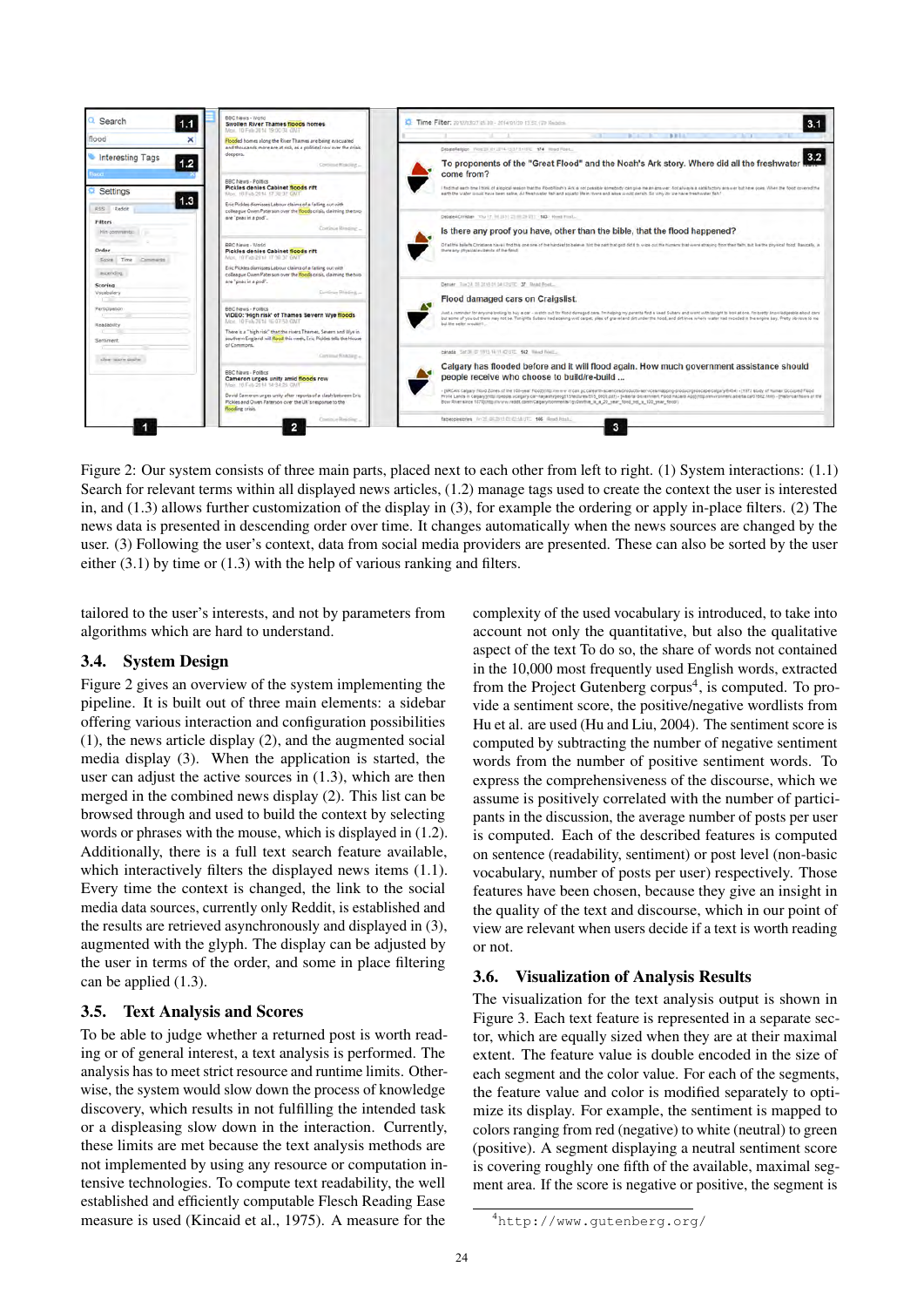

Figure 3: The glyph used to display the text analysis results, which are computed for each data item separately.

enlarged according to reach its maximal size when the text is classified as maximal negative or positive. Since different colors are assigned positive and negative sentiment, the actual sentiment is easy to determine. The readability score is mapped to a color scale from white (easy to read), blue (medium readability), black (hard to read). We chose non signal colors to not induce any ranking like a text is really hard to read, when the segment is colored red, since the actual readability is subjective. For the level of used words and the participation score, we use a color map ranging from green to red, because in those cases we want to support the user in his selection of text to read.

# 4. Application Example

This application example illustrates the process of broadening a given context and generating new possible exploration directions of a given subject.

At first, the user begins to browse a news stream retrieved from ESPN, a popular sports news site. In a news item, the term *Olympic* sticks out and stirs up the user's curiosity. To add this term to the current user context, the term can be selected with the mouse (Figure 4 (1)). Immediately after changing the current user context, the social media sources, in this case Reddit, is linked and posts regarding the context; in our case, the term *Olympic* is retrieved. Since only recent posts are of note, the time filter is applied to the results by only selecting results that begin with the middle of October 2013 (Figure 4 (4)). Right below, the generated overview from the social media data, enriched with the glyph, is presented. Additionally, the order of the displayed social media data is adjusted by the user-defined scoring, where the high user interaction is rated highest, followed by the sentiment, readability and vocabulary score (Figure 4, (3)). In the first post, the name *Sochi* sticks out, which attracts the users further interest.

To continue with the new context addition *Sochi*, the user applies the integrated full text search, Figure 5 (1), to filter the news items accordingly. Also, the term is added to the user context, Figure 5 (2). This causes an immediate update of the displayed social media posts, as presented in Figure 5 on the right hand side.

In the news, which are now filtered by the term *Sochi*, a shift of providers can be seen. The news displayed in Figure 4, originated from ESPN, as the user has decided to read sports news. In Figure 5, the displayed news item originate from CNN only. As it can be seen on the example Figure 5 (3), there new perspectives arise from the new user context, shifting from sports to politics.

# 5. Discussion

Currently, the system is designed to support one task: the extension or generation of social media context given a set of terms, manually selected by the user from news items. Not taking the whole news item, but only a set of user selected terms for context generation is the guarantee, that the system only retrieves contents which the user is interested in. Having that terms and the link to a social media data provider, one can think of additional tasks besides the context extension.

A number of other tasks can be supported by the system and the underlying technologies. When trying to describe them, four categories have to be considered separately: At first, users must be able to formulate the context they are interested in. Currently, there is the possibility to select terms that describe the context by clicking and dragging on the news item text. To allow terms which are not contained in the news item, but relevant for the context according to the user, a manual term input is available. This works reasonably well for describing the desired context with text, but for other data sources that do not provide text data other input methods must be available. The second category describes the technology used for linking a social media data source, since it must be possible to establish, query and retrieve the data type provided by the source. In our case, we use the search api from Reddit, which returns different types of data for one query in the same JSON based data format. The third category covers available interactions. It is obvious, that for exploration tasks, the system should be able to establish not only a link between user-defined context terms, but also between different social media sources, as it has been already formulated in the pipeline on Figure 1. This should be covered by the available interaction techniques and also the type of user interface. In the current state, we display the results from the social media provider as a list with a glyph describing each result visually. This list can not be used for further exploration of the context, because it doesn't allow direct selection of terms from the results. For an exploration task, this should be possible. The fourth category covers the user interface. To stick with the exploration task example, having the possibility of establish a link between different social media data sources, it should be possible to use that link in both directions, if a dead end of the exploration has been reached. A simple solution for linking in both directions is to extend the user interface by providing both ends of the link. In the current system, this would mean that two lists with postings are shown next to each other, and both provide the same interaction techniques.

# 6. Conclusion and Future Work

In this paper, we present a framework to link news and social media content. Our application example shows this combination for newsfeeds from ESPN and CNN, combined with the social media platform Reddit. We allow users to define the context they want to explore by themselves, thus not imposing any direction or things they are not interested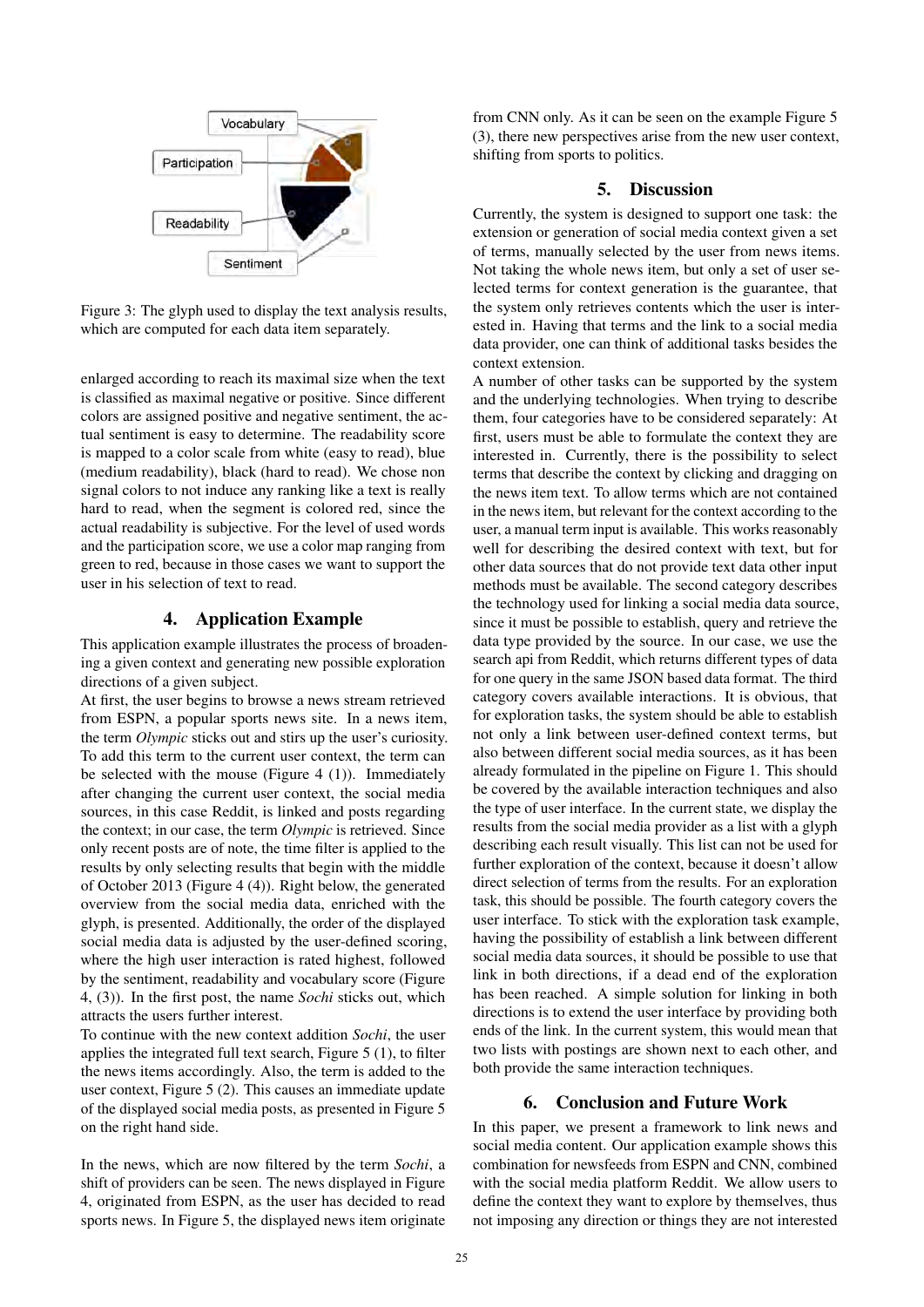

Figure 4: First step in the process towards enhanced news reading. When starting to use our application, the user is presented a temporal ordered news stream that consists of multiple news sources. ESPN sports-news-stream publishes articles about the Olympic games that take place in 2014. The user is interested in additional information and therefore (1) manually highlights the term *Olympic* within the article. The selected term is automatically transfered and added to the (2) list of interesting tags. Meanwhile, social media content matching the given keyword is retrieved. To rank the social media results according to the user's preferences, the user changes the (3) scoring order and applies the (4) time filter. The top ranked result reveals the (5) venue of the Olympics: *Sochi*.

in, but can be rated high when automatic methods decide which content to link.

We chose Reddit, because it provides much richer content than other social media data sources like Twitter. Also, accessing data is not restricted in any ways, at is can be on platforms like Facebook. It also has the advantage to be actively moderated, so the resulting content should be free of any off-topic contents, troll postings, or similar internet phenomena.

Compared to existing work, we bring the concept of linking news and social media directly to users. In our framework, we apply it to news reading in form of providing a broader context and information, which is usually not included in articles from news sites. Especially, when the integration of further data sources, different types and the linking among them has been added, the additional information provided by our framework must not only be presented as text, as it is the case now. For example it is then possible to represent additional context information as image tiles, which are associated with the corresponding social media contents. This would reduce the cognitive load required for users to actually generate new knowledge about the subject they are interested in.

#### 6.1. Future Work

In the future, we want to expand the capabilities of the system to generate a broader social media context. To do so, there is the possibility of using the user-provided context as seed for a classical query expansion. Sources like Word-Net or DBPedia can be used to expand the context before actual queries are created and sent to the social media data providers.

We are also interested in the possibility to add other data

types than text. Currently, we have a compact, row like representation of social media text data, which is displayed with a title on the right, see Figure 2, 3.2. There are other social media data sources available, like Flickr, Panoramio, or Instagram, where annotated image data is available. Also, with the images, one could think of a dashboard like representation of the social media data, represented by associated images. In terms of the actuality of the retrieved data, it is without doubt that Twitter would also be an optional, valuable addition to the data sources.

The basic text processing, which has been chosen because of the desired real-time capabilities of the linking, could be extended by introducing a two staged analysis model. The first stage represents our current processing, capable of computing results almost instantly after the data had been retrieved. More elaborated methods, like the combination of machine learning techniques for identifying positive and negative arguments, or to analyze the type and structure of the discourse, act as second stage. This additional information can be used as another dimension in the glyph visualization, the data filtering capabilities, or to determine the order of the retrieved data in a fine grained way which is currently not possible.

It is also an open question, whether we can apply the same measurements and methods to different social media data sources. The first problem which can arise, is the type of language and the length of posts given two sources like Twitter and Reddit. An automatic evaluation of different methods and their result should make it clear, whether we need to employ different analysis techniques for different data sources.

The glyph that represents the classification score of each social media entry, helps users to rapidly identify valuable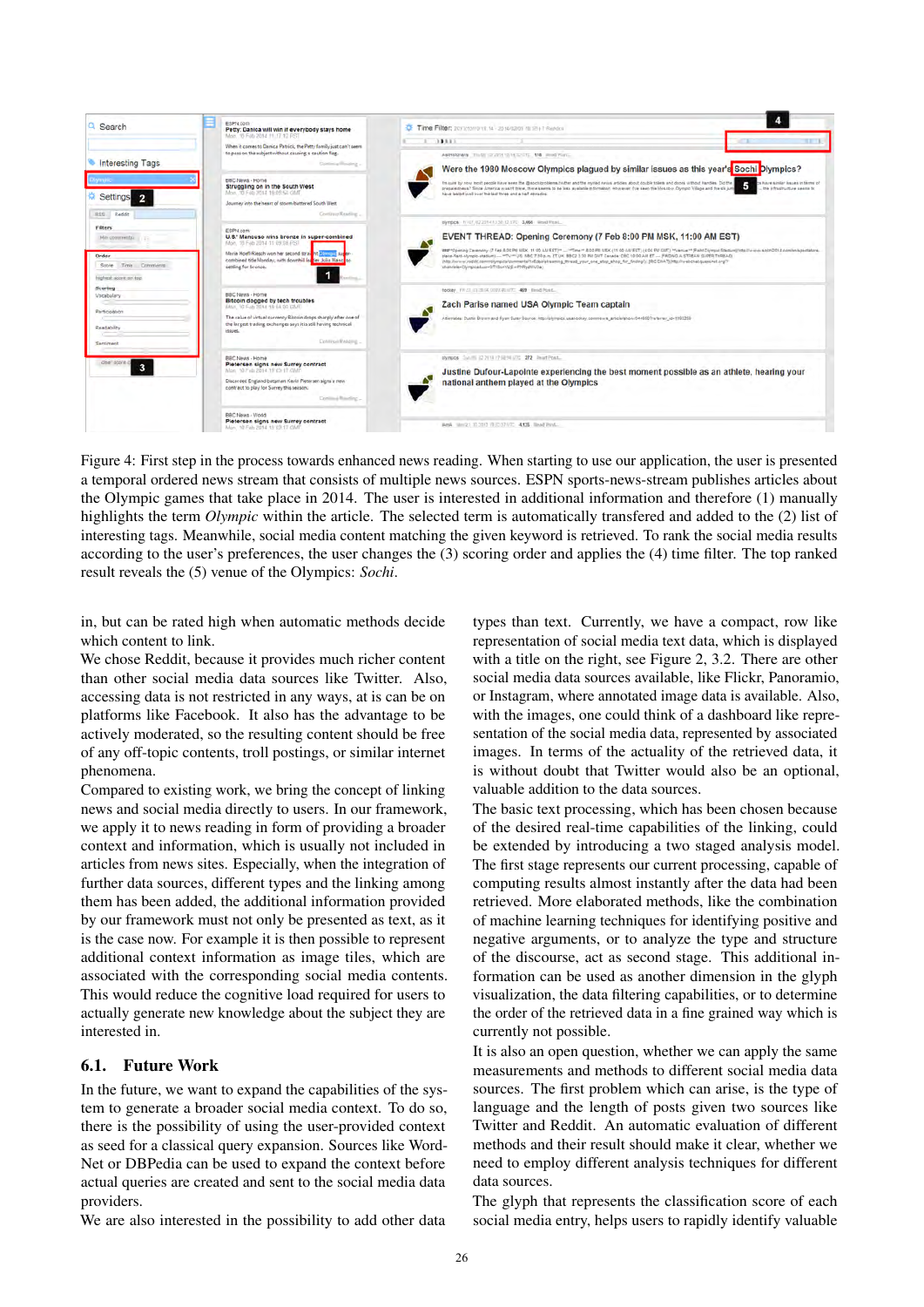

Figure 5: In the second step towards enhanced news reading, the user (1) searches the news for the keyword *Sochi* (determined in Figure 4). In accordance with the query, the news stream is filtered and presents articles that contain given keyword only. Additionally, the shortcut *shift+return* adds the keyword to (2) the list of interesting tags and refines all social media results. The filtered news stream reveals an (3) interesting article published by CNN, named: Russia rises to the occasion? An article about security threats, gay-rights, etc. which gives dissimilar impressions. That finding serves as entry point for further enhanced exploration.

entries, but it lacks of overview. It is obviously hard to visually group entries, especially with more than four categories. Hence, future work includes enhancements of the proposed glyph.

A formal task definition, the required components, analysis techniques and interaction possibilities can be a step towards making our technique more applicable in general. Currently, the supported task is to retrieve context information for a given news item. But given the underlying technology, it is worth exploring different possibilities when the link between a news item and social media data providers has been established. One possible task that builds on the current basis, is the generalization of the system for a broader investigation of a given subject. For this task, extensions of the supported data sources and the interactions, for example to effectively support browsing through retrieved data, need to be added. Nat at last, we want to conduct a controlled user study to see whether the tasks supported by our system are useful for real users.

# Acknowledgments

This work has been supported by the German Research Foundation (DFG) project "Feature-based Visualization and Analysis of Natural Language Documents" (VisADoc).

#### 7. References

- Finn Å. 2011. A New ANEW: Evaluation of a Word List for Sentiment Analysis in Microblogs. In M. Rowe, M. Stankovic, A. Dadzie, and M. Hardey, editors, *#MSM*, volume 718 of *CEUR Workshop Proceedings*, pages 93– 98. CEUR-WS.org.
- A. Abbasi and H. Chen. 2007. Categorization and Analysis of Text in Computer Mediated Communication Archives Using Visualization. In *Proceedings of the 7th*

*ACM/IEEE-CS Joint Conference on Digital Libraries*, JCDL '07, pages 11–18, New York, NY, USA. ACM.

- Facebook. 2013. Facebook Reports Fourth Quarter and Full Year 2013 Results. http://investor.fb.com/releasedetail.cfm?ReleaseID=821954. Online Report, accessed: 2014-02-08.
- M. Gamon, A. Aue, S. Corston-Oliver, and E. Ringger. 2005. Pulse: Mining Customer Opinions from Free Text. In *Proceedings of the 6th International Conference on Advances in Intelligent Data Analysis*, IDA'05, pages 121– 132, Berlin, Heidelberg. Springer-Verlag.
- M. Gamon, S. Basu, D. Belenko, D. Fisher, M. Hurst, and A. C. König. 2008. BLEWS: Using Blogs to Provide Context for News Articles. In E. Adar, M. Hurst, T. Finin, N. S. Glance, N. Nicolov, and B. L. Tseng, editors, *ICWSM*. The AAAI Press.
- M. C. Hao, C. Rohrdantz, H. Janetzko, U. Dayal, D. A. Keim, L. Haug, and Mei-Chun Hsu. 2011. Visual sentiment analysis on twitter data streams. In *Visual Analytics Science and Technology (VAST), 2011 IEEE Conference on*, pages 277–278, Oct.
- M. Hu and B. Liu. 2004. Mining and Summarizing Customer Reviews. In *Proceedings of the Tenth ACM SIGKDD International Conference on Knowledge Discovery and Data Mining*, KDD '04, pages 168–177, New York, NY, USA. ACM.
- M. Hu, S. Liu, F. Wei, Y. Wu, J. Stasko, and K.-L. Ma. 2012. Breaking News on Twitter. In *Proceedings of the SIGCHI Conference on Human Factors in Computing Systems*, CHI '12, pages 2751–2754, New York, NY, USA. ACM.
- S. Kim and E. Hovy. 2004. Determining the Sentiment of Opinions. In *Proceedings of the 20th International Conference on Computational Linguistics*, COLING '04, Stroudsburg, PA, USA. Association for Computational